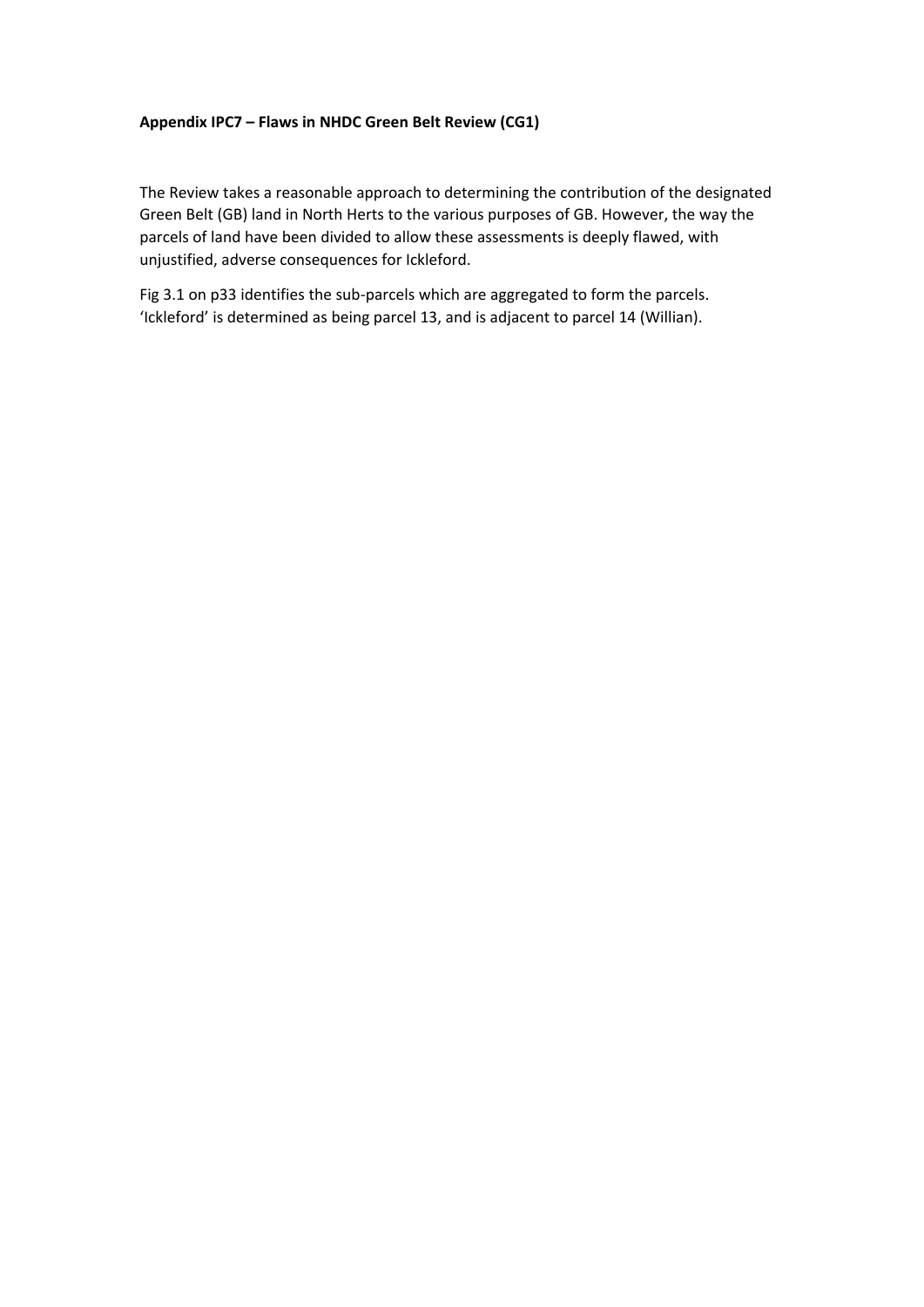



Ickleford is a large village with a population of 1,833; Willian is a small village with a population of 326, but the size of the Willian parcel is about three times that of Ickleford. Moreover, the Willian parcel has been drawn to encompass all the Green Belt between Hitchin and Letchworth, despite Willian village (situated south of Letchworth) being some distance from much of its parcel. Importantly, sub‐Parcels 14a and 14b abut the Parish of Ickleford, and are significantly closer to Ickleford (0.51 and 0.49 km respectively; village centre to the sub‐parcel's closest boundary) than they are from Willian (3.01 and 2.43km respectively).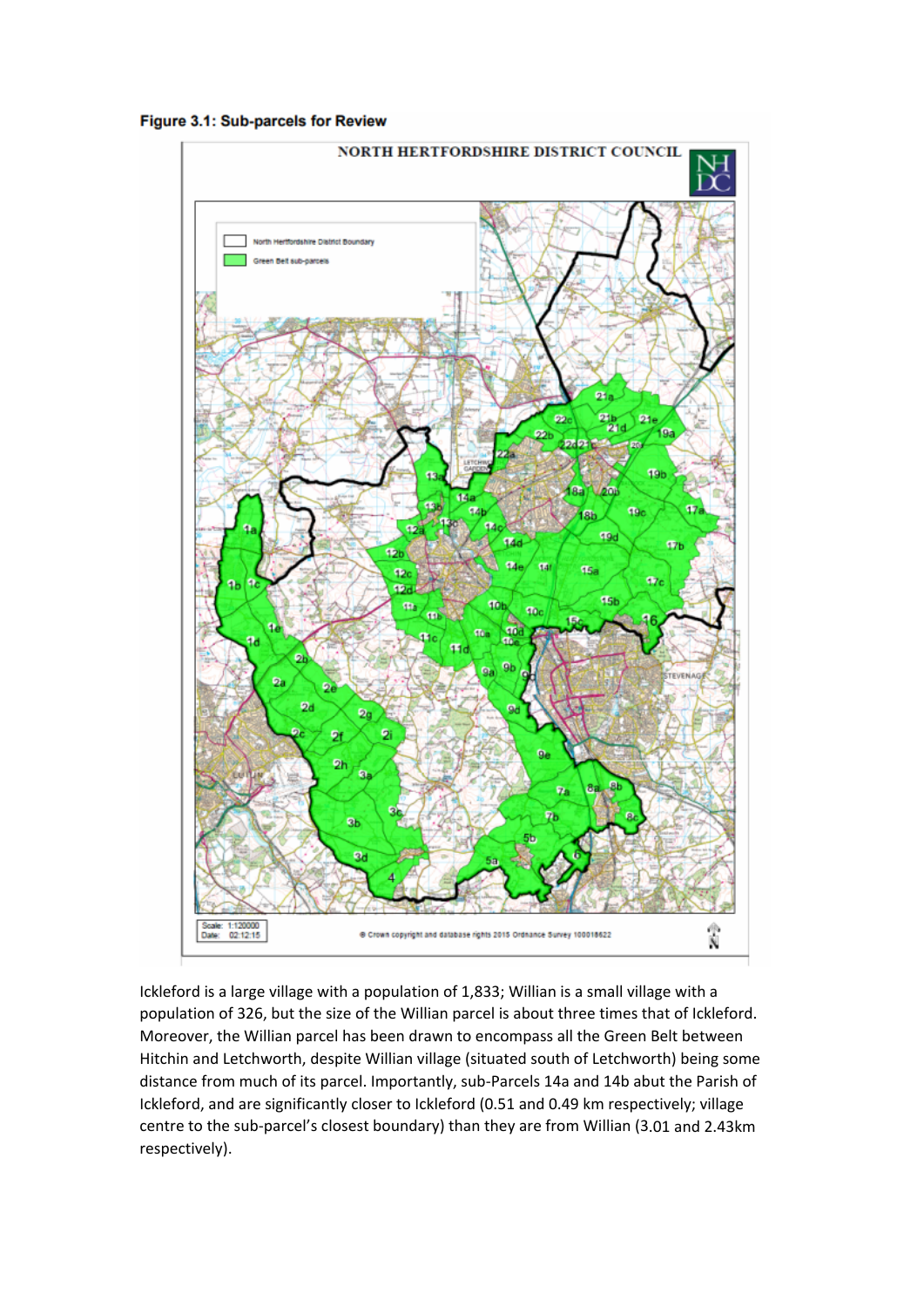This is not an academic issue; this flawed drawing of boundaries is then used to suggest in Table 2.4 (p22) that 'Ickleford' makes only a moderate overall contribution to GB purposes, whereas the contribution of 'Willian' is significant. This evaluation is defective. As indicated above, a strong case can be made for 14a and b being aligned to Ickleford, and reclassified as 13d and e. This reasonable and appropriate adjustment significantly alters the GB assessments for the parcels. For example, the 'new' Ickleford GB parcel includes an arc which separates north Hitchin from west Letchworth, and, de facto, plays an important role in preventing merger of neighbouring towns (see 14a and b, Table 3.1, p51). We contest that the real contribution which the Ickleford GB makes to overall GB purposes is significant, and as such placing 199 new dwellings on such land is detrimental. **In any case, the GB review of the NHDC Local Plan cannot be said to have been prepared with a proportionate evidence base.**

Table 3.1 (p50) evaluates, and Fig 3.6 (p66) shows the overall contribution of the sub‐parcels to GB purposes. Two key sub‐parcels in and around Ickleford, 12a and 13c, are correctly determined as making a significant overall contribution to the Green Belt, and yet NHDC proposes building IC2 and IC1 respectively on these.

The importance of maintaining the narrow boundary between Ickleford and Hitchin is acknowledged elsewhere by NHDC. On p36 of the SHLAA (HOU9), plot 325 (Ickleford Bury) was considered not suitable:

'Given the relatively narrow gap between Hitchin and Ickleford, the River Oughton provides a clear defensible Green Belt boundary to the southern edge of Ickleford which has not been breached and would be undesirable in policy terms to do so with a residential allocation and site considered unsuitable on these grounds'.

It seems perverse, therefore, for the Local Plan to include IC2 for development as it sits in a very similar 'narrow gap' on the southern edge of Ickleford.

It seems remiss that a village analysis for Ickleford has not been completed in section 4 (p67‐97). This is particularly the case when the Local Plan proposes adding 319 dwellings to our village, with 199 on GB land.

## **Other issues with the Green Belt Review.**

Para 30 (p16): 'The Green Belt was sub‐divided into 22 parcels for analysis. The boundaries of the parcels are defined by roads, other clearly visible physical features in the landscape and the existing Green Belt boundary. These 22 areas were each assessed against the first four of the five purposes of Green Belt.'

However, the Review does not state specifically on what basis the subdivisions were made. For example, the East Coast Main Line is used to delineate 13 (Ickleford), but cuts through the middle of 10 (Wymondley). Likewise, 'A' Roads are sometimes used as boundaries. For example, A505 separating 11 (Gosmore) and 12 (Oughtonhead), and 1 (Lilley) and 2 (Lilley Bottom), while A602 runs through 10 (Wymondley) and A505 runs through 14 (Willian). These examples can be clearly seen in Fig 2.3 on p15.

In addition to the lack of logic in the definition of the 'Ickleford' and 'Willian' parcels mentioned above, there are other anomalies in the classifications around Hitchin, namely 10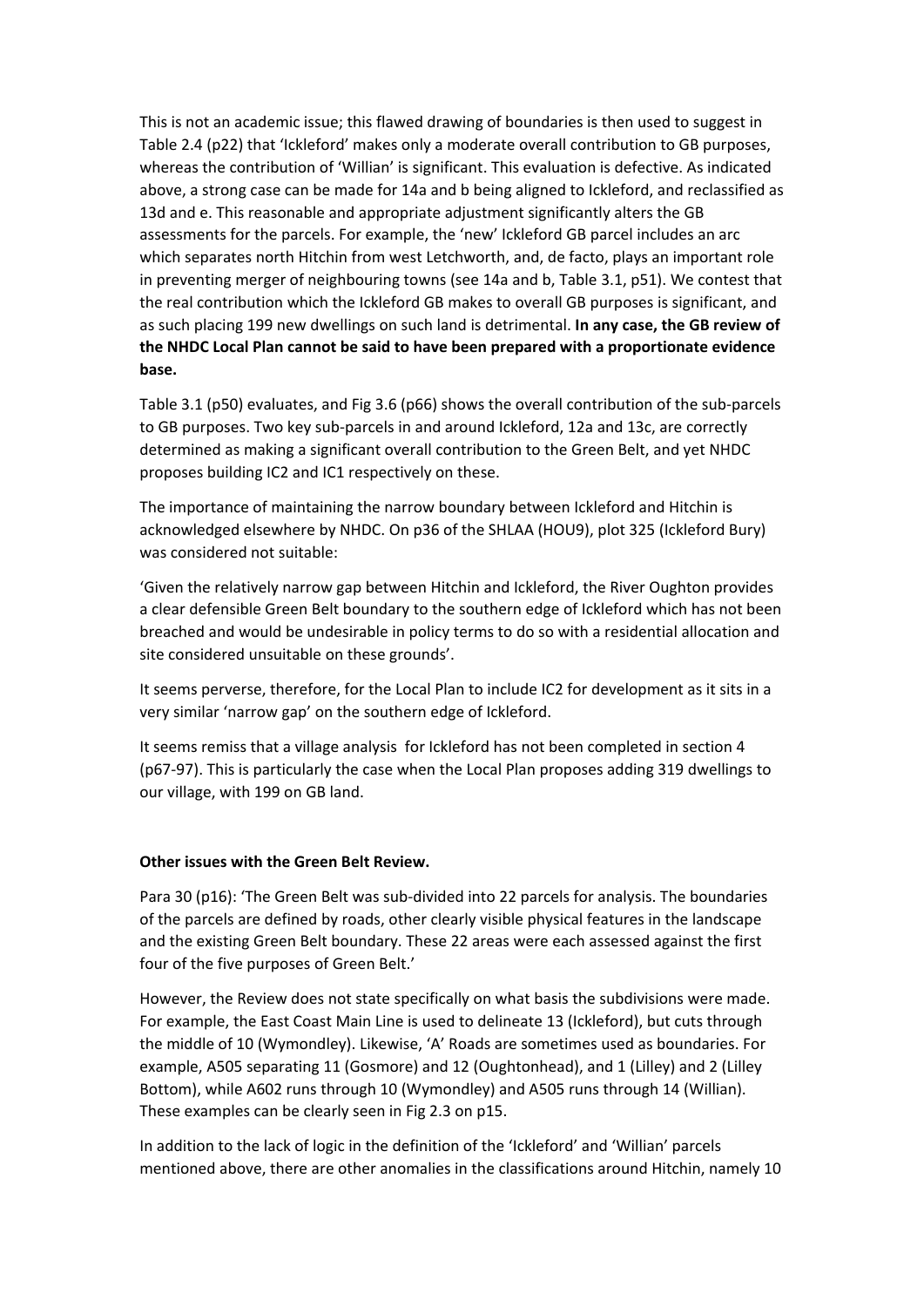(Wymondley) and 11 (Gosmore). Parcel 10 includes St Ippolyts which has no real connection with Wymondley – being separated by the A602. Conversely, St Ippolyts and Gosmore are in the same parish yet are in different parcels in the GB Review. Sub‐parcels 10a and 11d should, therefore, have been considered, in a single, additional parcel, with the remainder of parcel 11 considered separately as 'Charlton'. It is apparent that local knowledge has not been brought to bear in this Review.

Para 31 (p16): 'Within the Green Belt there are a number of settlements. The largest of these are the excluded settlements of Codicote, Ickleford, Kimpton, Knebworth and Little Wymondley. Development within these settlement boundaries may be possible without impacting on Green Belt purposes.'

However, the LP has had to modify the settlement boundaries – i.e. 'cannibalise' the Green Belt – to accommodate the developments proposed in the Local Plan.

Para 35 and Table 2.4 (p17‐25) set out the assessment of the existing Green Belt by purposes, and provide an overall evaluation of their contribution based on these purposes.

However, the GB Review does not detail how the 'overall evaluation' was determined. It is unclear whether this is subjective, or achieved by summing the assessment 'scores'  $(1 =$ limited; 2= moderate; 3 = significant) against the first four NPPF GB criteria. This is of major importance, as the overall value which the parcels of GB provide should have been used by NHDC to determine whether developments on those parcels could be justified against GB purposes.

Para 49 (p32): 'The areas which contribute most to the purposes of Green Belt are those around the periphery of, and between, the existing settlements of Hitchin, Letchworth and Baldock, as well as in the south of the district around Stevenage, Knebworth and Welwyn.'

This is a reasonable conclusion – but NHDC seems to have ignored this in their choice of developments in key settlements around the periphery of, and between, those towns.

Para 51 (p33): 'In order to help provide a more detailed context for the evaluation of proposed development sites and the Green Belt more generally, a refined assessment of the strategic parcels has been undertaken.'

Para 52 (p33): 'Each of the 22 parcels of land in the current Green Belt was subdivided into sub‐parcels and each sub‐parcel (Figure 3.1) assessed in the same way as the original larger parcel and assigned a score depending on the degree to which it met each of the Green Belt purposes. An assessment of the contribution of the sub‐parcels to Green Belt purposes was then made (Table 3.1).'

It appears that the GB Review has been a two‐stage process: first, divide the North Herts GB into 22 parcels (arbitrarily, as mentioned above) and second, further subdivide those 22 parcels into sub‐parcels and re‐score those. It would have made more sense to do the latter first, and then use the scores thus generated to define the contributions of the larger parcels.

Moreover, there are numerous anomalies in the classifications within Table 3.1 (p34‐61). For example:

 Codicote comprises two sub‐parcels, 5a and 5b. Both sub‐parcels score 2 ('moderate contribution') for 'check unrestricted sprawl', but the overall assessment for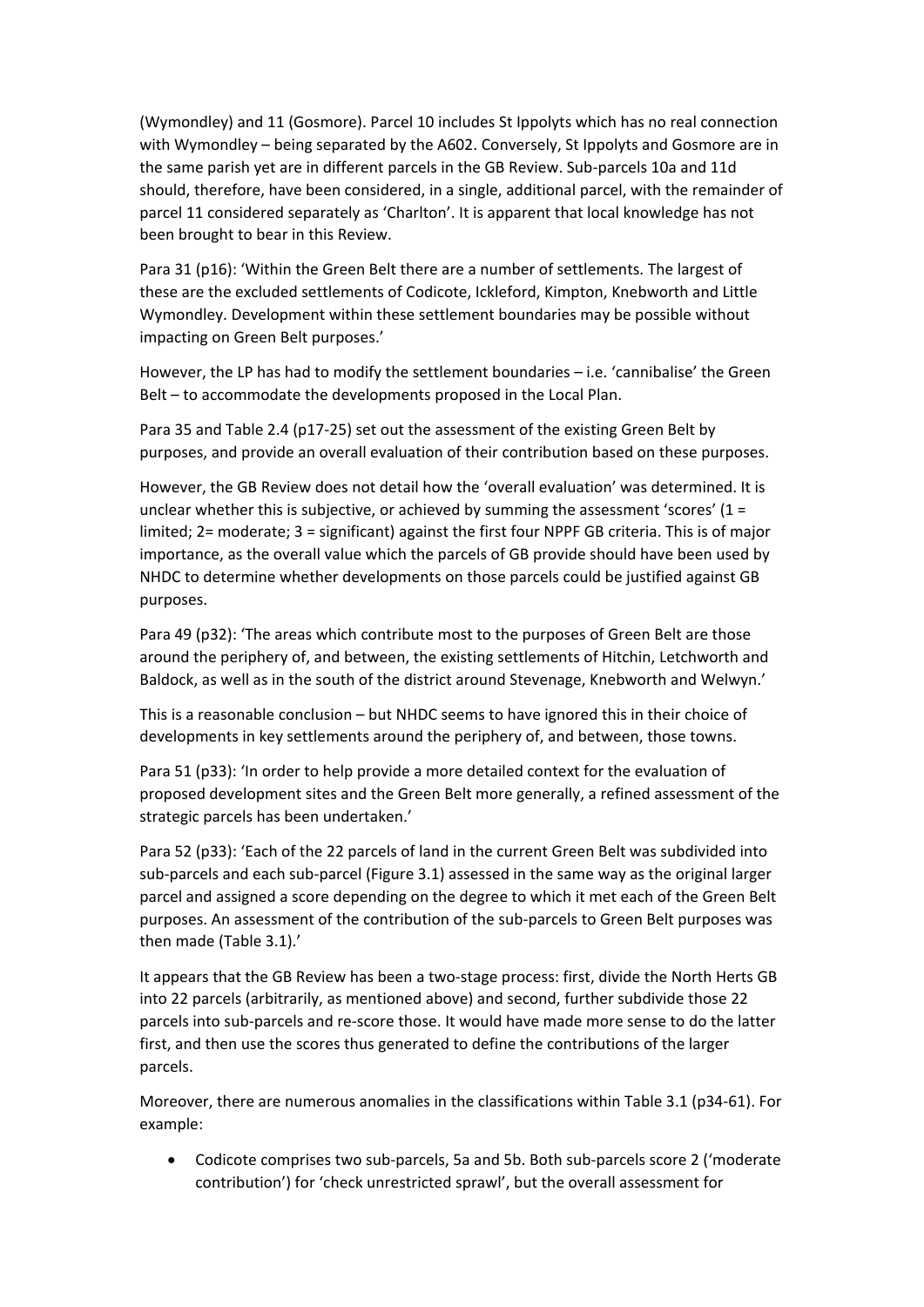Codicote in this category is 1 ('limited contribution'). The same holds true for 'prevent merging of neighbouring towns'; the two sub‐parcels are scored higher than Codicote as a whole. Likewise, both sub‐parcels are rated 3 ('significant contribution') against 'safeguard countryside from encroachment', but the aggregate rating of Codicote in this category is only 'moderate'. This is clearly flawed, and exemplifies the criticism made above that the sub-parcels should have been assessed first, and this used to determine the overall rating of the parcels of which the sub‐parcels are formed.

- Two of the sub‐parcels which make up parcel 12 (Oughtonhead) provide a limited contribution to 'preserve setting and special character of historic towns'; the remaining two provide a moderate contribution. However, parcel 12 as a whole provides a significant contribution to this GB purpose.
- There are questionable determinations of 'overall evaluation and contribution to Green Belt purposes'. Sub‐parcel 11d has an aggregate score of 7 from the four categories, but is determined as providing 'significant contribution' overall. Other sub-parcels which also have an aggregate score of 7 (e.g. 13b) are only rated as having a 'moderate contribution' overall. Worse, some sub‐parcels also only rated as having a 'moderate contribution' overall have higher aggregate scores (e.g. 8 for sub‐parcels 5a, 5b, 19c, 19d, and 9 for sub‐parcel 9c).
- Many of the sub‐parcel assessments against individual GB purposes could be challenged. For example, 14f has a moderate contribution to the preservation of the setting of historic towns because it is 'part of the southern context of Letchworth'. However, 22a and b, which are a similar distance, but to the north of Letchworth, make only a limited contribution to this category even though they could justifiably be determined as being part of the *northern* context of Letchworth. Conversely, the reason given for 22a and b only providing a limited contribution to the preservation of the setting of historic towns is 'due to landform resulting in limited views of Letchworth to the south.' However, 14f also has a landform which results in limited views of Letchworth, but, in this case, to the *north*.

22a and b make a moderate contribution to preventing merger of neighbouring towns because they contribute 'to the separation of Letchworth and Stotfold which is beyond the Green Belt.' However, 13a and b only make a limited contribution to this aspect of the GB despite contributing to the separation of Hitchin and Henlow/ Stondon which are beyond the Green Belt.

There is abundant evidence of lack of consistency in the ratings used in the GB Review which render it irretrievably flawed.

Para 70 and Table 5.3 (p103‐124) set out the assessment of the contribution to Green Belt purposes of all sites within the Green Belt submitted to the Council.

As with the other assessments in the GB Review, it is not clear how the overall assessment of 'Contribution to Green Belt' has been determined. Additionally, there are issues with the way this has been conducted. For example:

 The site assessment criteria scoring system in table 5.2 (p100‐101) makes it impossible to compare the town and village sites. In the 'Preventing neighbouring